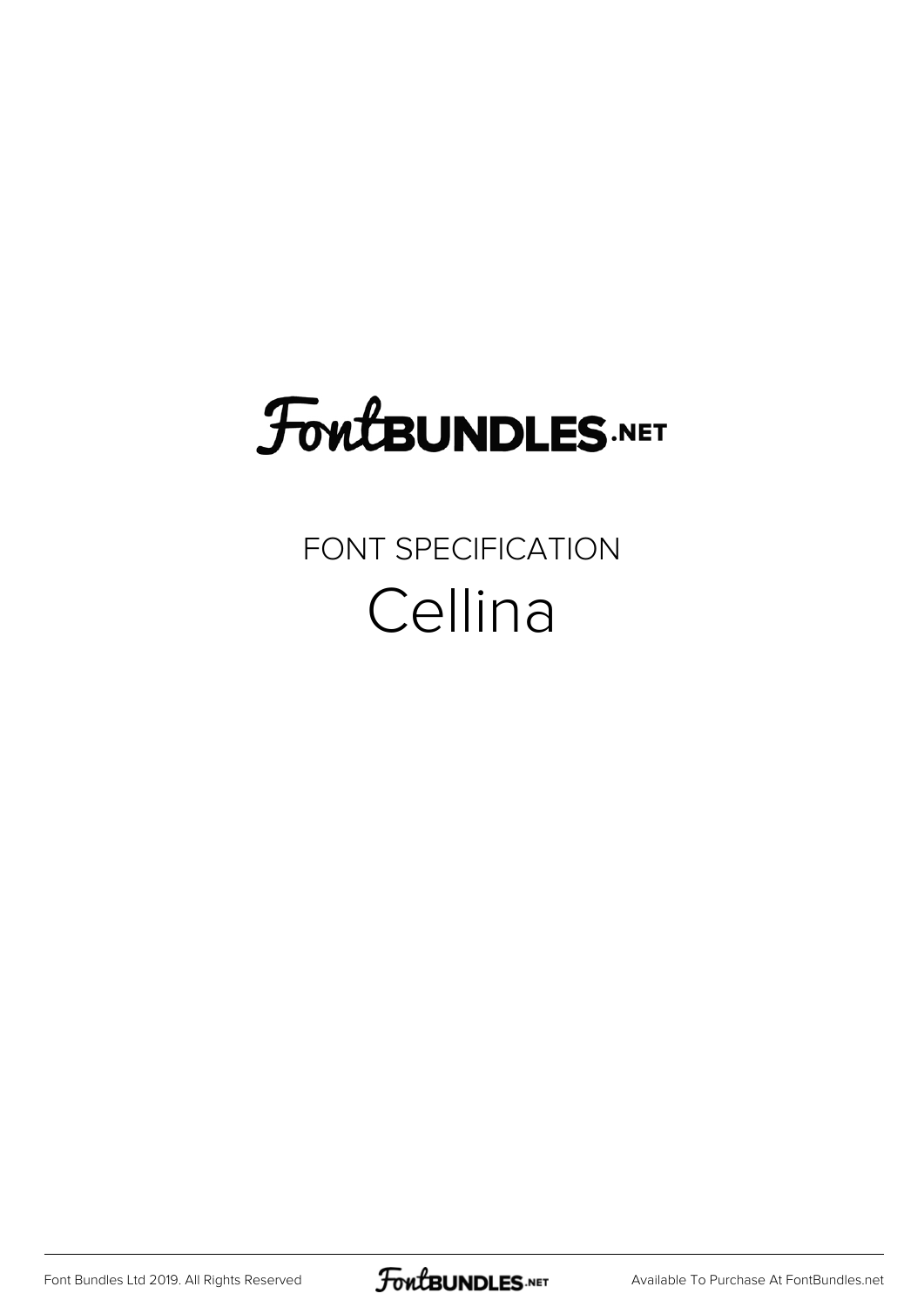## Cellina - Regular

**Uppercase Characters** 

ABODEFGHIJKIMNOPQRST  $UV(u)\times 97$ 

Lowercase Characters

**Numbers** 

0123456789

**Punctuation and Symbols** 



## All Other Glyphs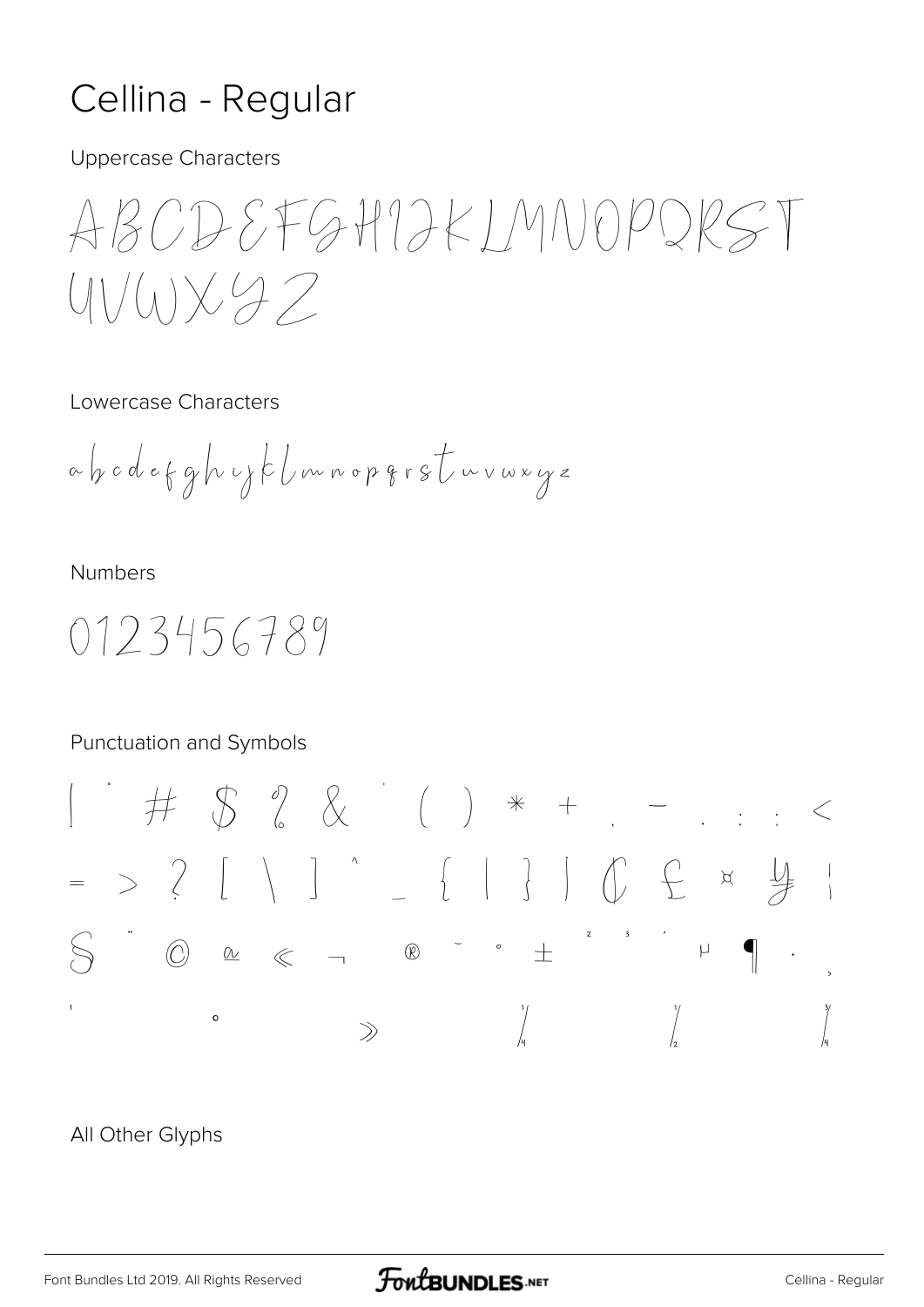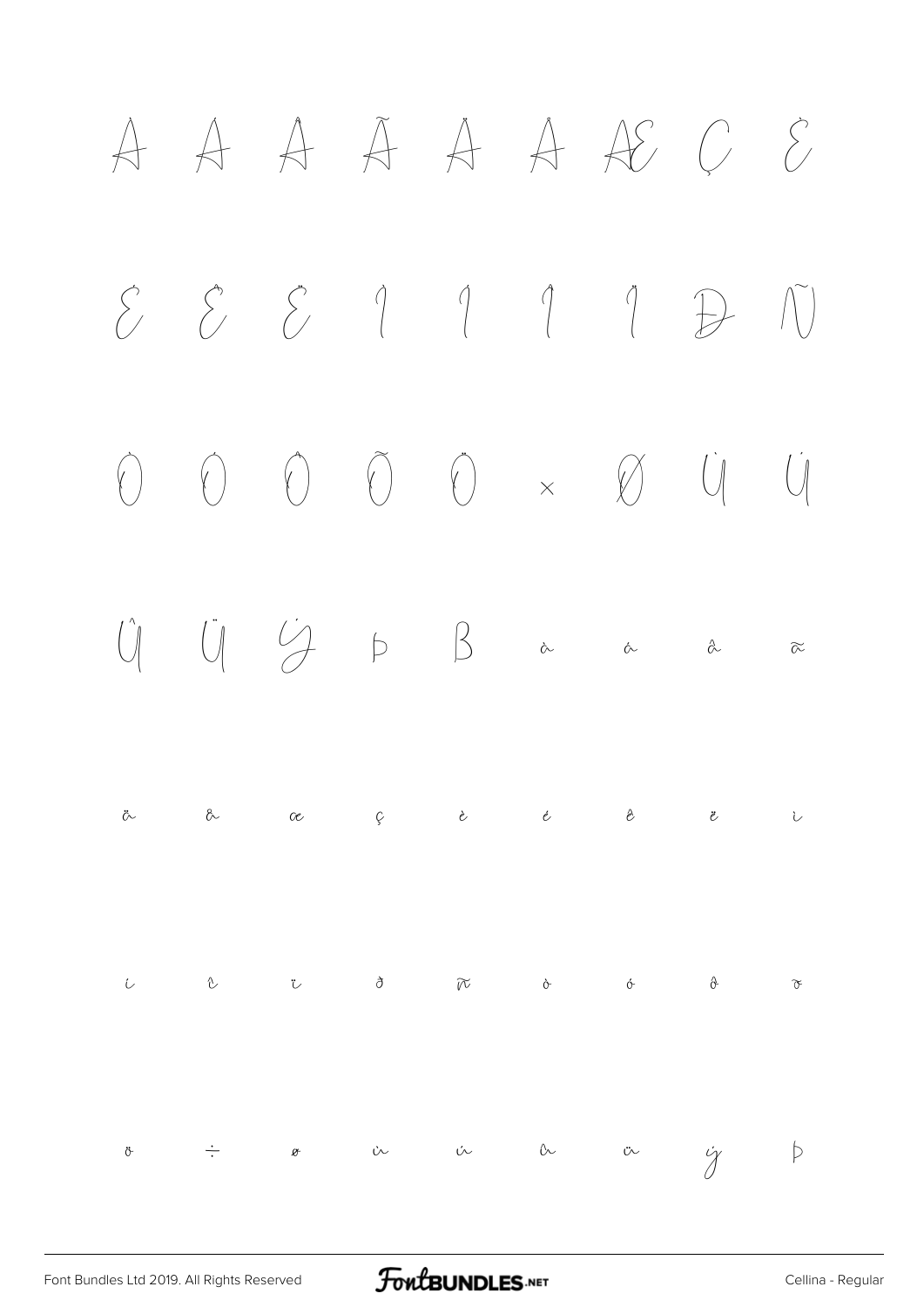ÿ